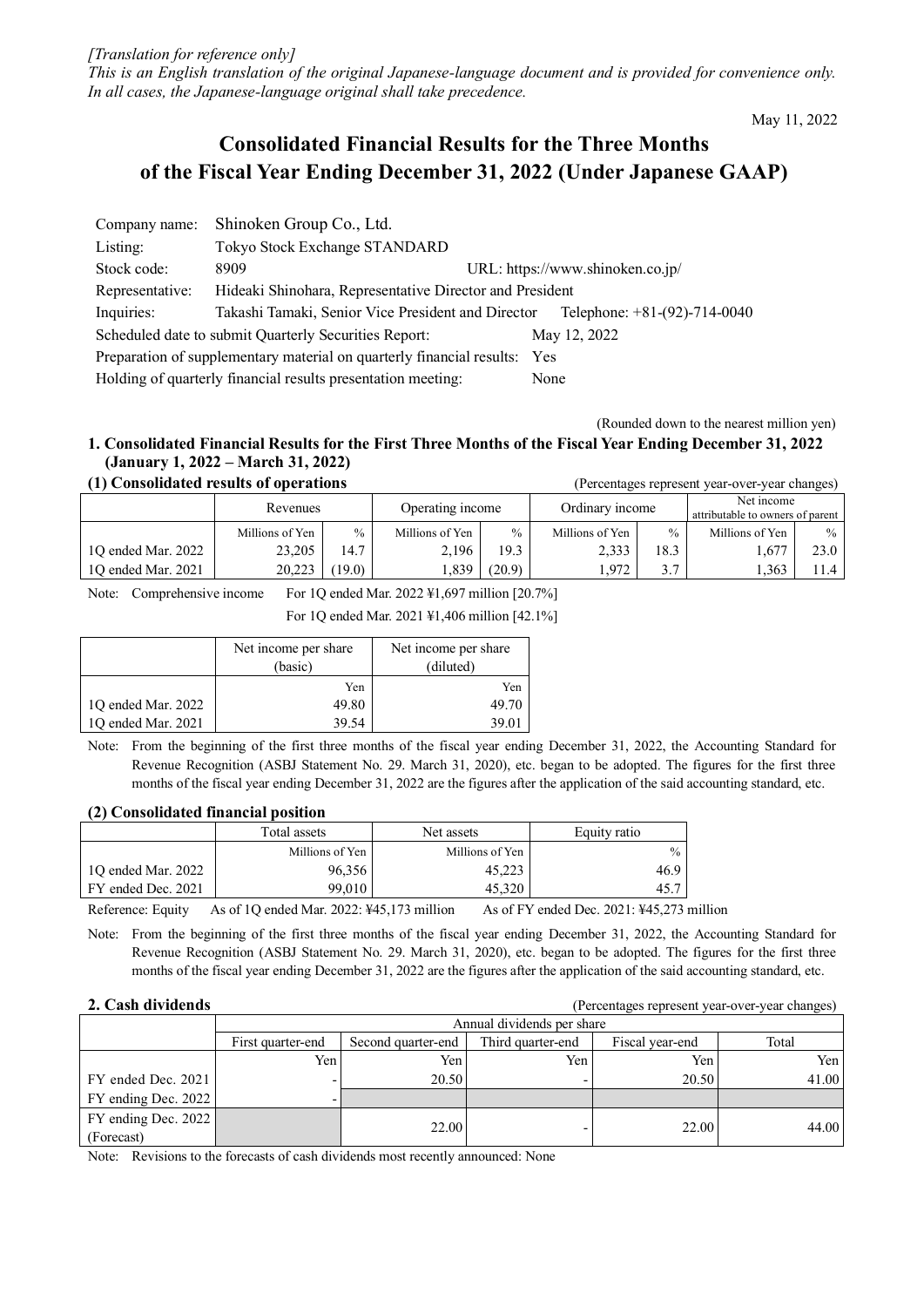# **3. Consolidated earnings forecasts for the Fiscal Year Ending December 31, 2022 (January 1, 2022 – December 31, 2022)**

|                 |                 |      |                  |               |                 |      |                   |                  | (Percentages represent year-over-year changes) |
|-----------------|-----------------|------|------------------|---------------|-----------------|------|-------------------|------------------|------------------------------------------------|
|                 | Revenues        |      | Operating income |               | Ordinary income |      | Net income        |                  | Net income per share                           |
|                 | Millions of Yen | $\%$ | Millions of Yen  | $\frac{0}{0}$ | Millions of Yen |      | % Millions of Yen | $\frac{0}{0}$    | Yen l                                          |
| 2Q (cumulative) | 50,000   24.7   |      | 3.900            | 11.3          | 3.700           | 11.4 | 2,500             | 16.1             | 74.17                                          |
| Full year       | 10,000          | 14.1 | 9.800            | 9.5           | 9.500           | 6.4  | 6.300             | 4.8 <sup>1</sup> | 186.98                                         |

Note: Revisions to the earnings forecasts most recently announced: None

# **\*Notes**

- (1) Changes in significant subsidiaries during the three months under review (changes in specified subsidiaries resulting in the change in scope of consolidation): None
- (2) Application of special accounting in preparing consolidated quarterly financial statements: None
- (3) Changes in accounting policies, changes in accounting estimates, and restatement of prior period financial statements after error corrections
	- ① Changes in accounting policies due to revisions to accounting standards and other regulations: Yes
	- ② Changes in accounting policies due to other reasons: None
	- ③ Changes in accounting estimates: None
	- ④ Restatement of prior period financial statements after error corrections: None

#### (4) Number of issued shares (common shares)

① Total number of issued shares at the end of the period (including treasury shares)

| As of March 31, 2022    | 36,380,400 shares |
|-------------------------|-------------------|
| As of December 31, 2021 | 36,380,400 shares |

② Number of treasury shares at the end of the period

| As of March 31, 2022    | 2.936.334 shares |
|-------------------------|------------------|
| As of December 31, 2021 | 2.380.834 shares |

③ Average number of outstanding shares during the period (cumulative from the beginning of the fiscal year)

| As of March 31, 2022    | 33,693,210 shares |
|-------------------------|-------------------|
| As of December 31, 2021 | 34,482,625 shares |

\* Quarterly results are not subject to quarterly review by a certified public accountant or the auditing firm.

\* Appropriate use of business forecasts; other special items

The earnings forecast is made based on information available at the time of publication of this document. Shinoken Group does not guarantee that it will achieve the forecast results. Actual sales and profits may differ from the forecast results due to various factors.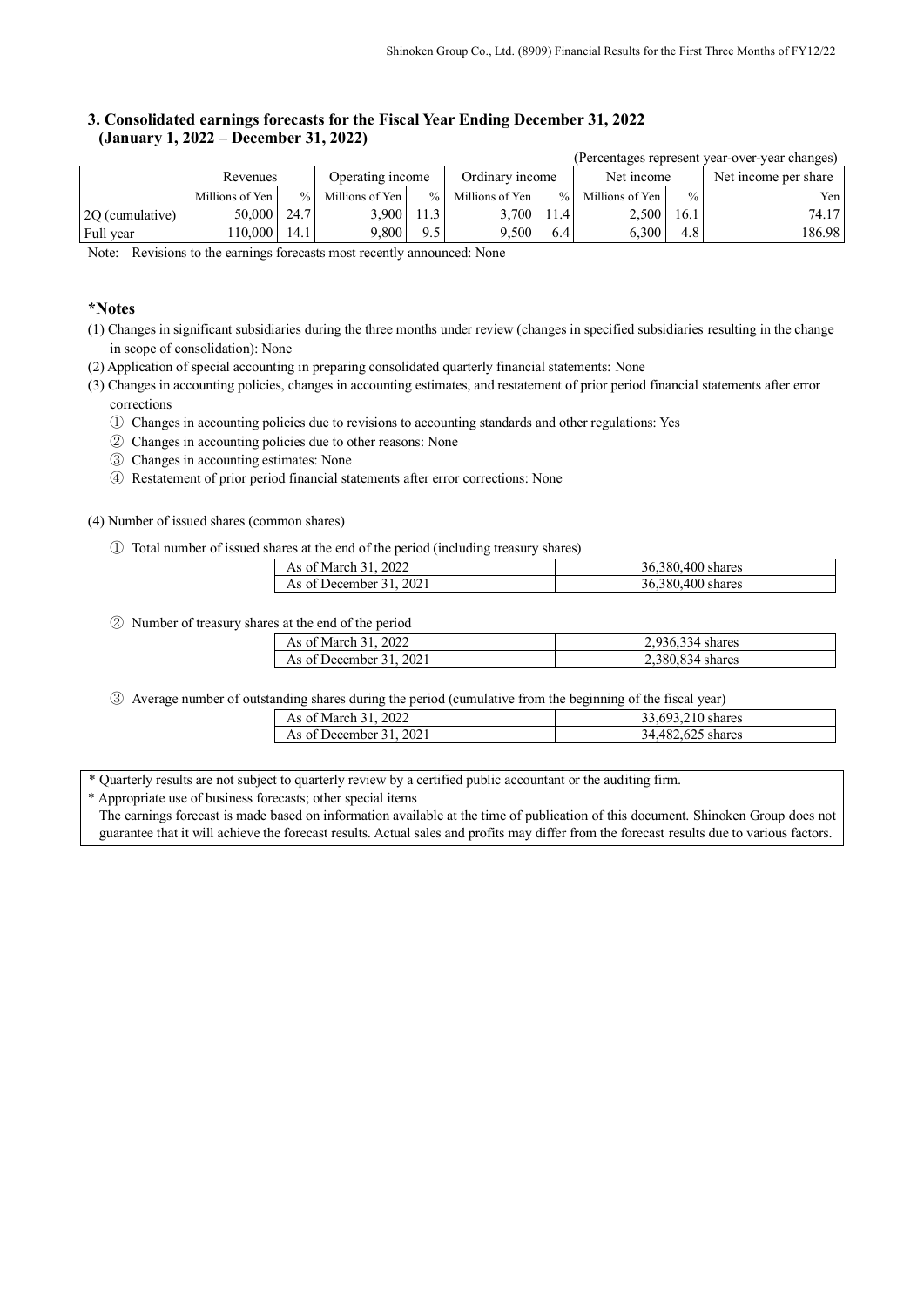Table of Contents of the Attached Materials

| (2) Consolidated quarterly statements of income and consolidated quarterly statements of comprehensive |  |
|--------------------------------------------------------------------------------------------------------|--|
|                                                                                                        |  |
|                                                                                                        |  |
|                                                                                                        |  |
|                                                                                                        |  |
|                                                                                                        |  |
|                                                                                                        |  |
|                                                                                                        |  |
|                                                                                                        |  |
|                                                                                                        |  |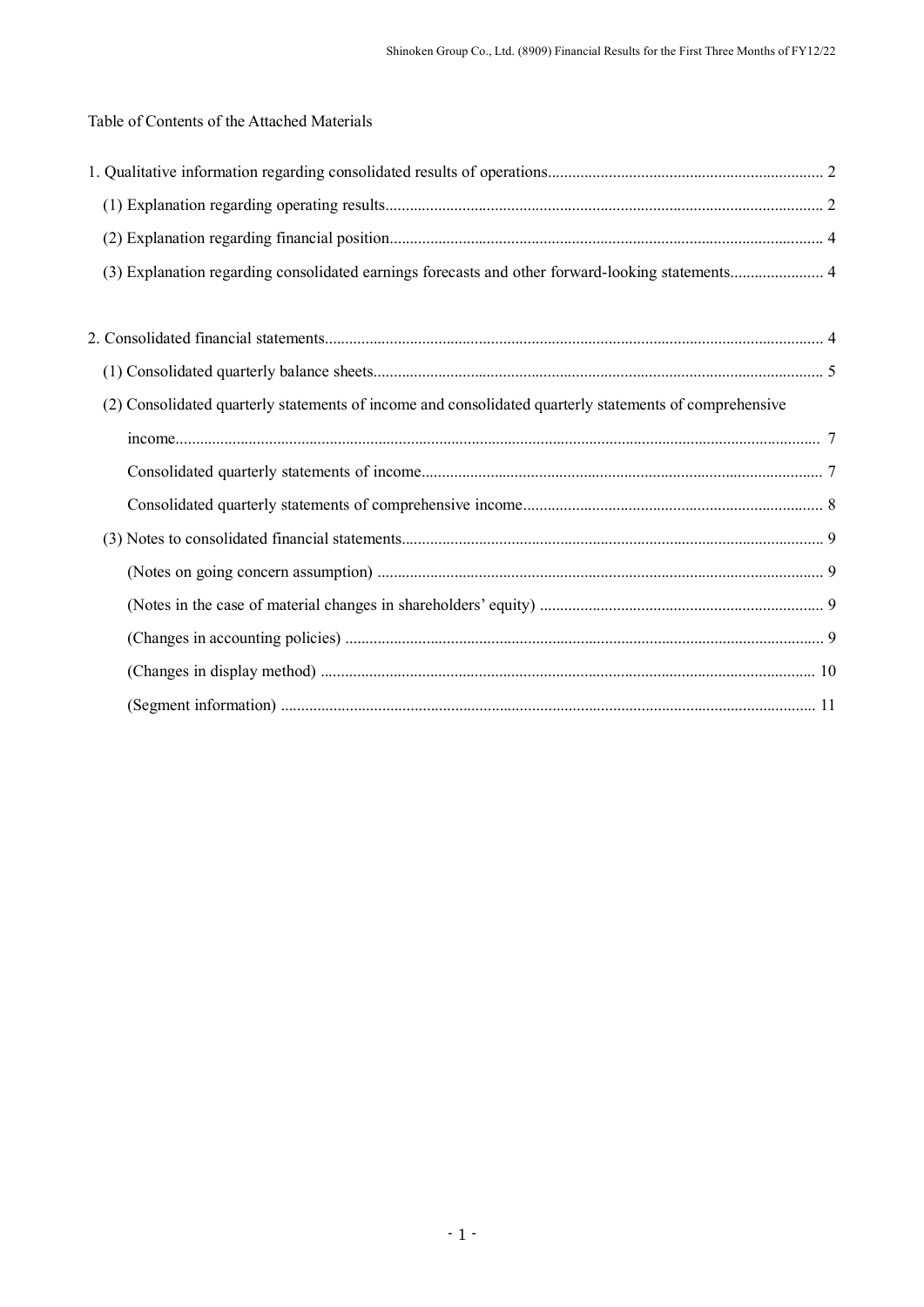#### **1. Qualitative information regarding consolidated results of operations**

From the beginning of the first three months of the fiscal year under review, the Accounting Standard for Revenue Recognition (ASBJ Statement No. 29. March 31, 2020), etc. began to be adopted. Accordingly, consolidated operating results for the first three months of fiscal year under review are explained indicating amounts and rates (%) of changes from the first three months of the previous fiscal year. Details are described in (3) Notes to consolidated financial statements (Changes in accounting policies).

# **(1) Explanation regarding operating results**

Since its establishment in 1990, our group has been building a new business model of apartment management aimed at "building assets for 100 years of life" in order to alleviate future anxiety, especially among company workers. Today, under the vision of being "a life support company for all generations around the world," we are engaged in real estate sales, real estate services, general contracting, energy, and life care businesses, as well as the formation of real estate funds, and overseas business development, to provide services that can create group synergies and contribute to the creation of a sustainable society in all aspects of our business.

During the first quarter of the consolidated fiscal year under review, the Japanese economy remained unstable and uncertain due to Russia's invasion of Ukraine and the variant of COVID-19, and there were concerns about the impact of raw material shortages, soaring energy prices, rising interest rates in the United States, and a sharp depreciation of the yen. On the other hand, even in the with-COVID and after-COVID era, interest in asset development using rental housing, which constitutes one of the three major elements of life (Housing), remains strong, and demand remains solid.

In this business environment, our group is continuing its sales activities by taking thorough measures to prevent the spread of COVID-19 at each of its business locations, with emphasis on ensuring the safety of customers, other stakeholders, and employees. In addition, we are striving to create synergies among our business segments and promote M&A, new businesses, and DX in order to achieve sustainable growth and increase corporate value.

As a result, Net sales in the first three months (January 1, 2022 – March 31, 2022) of the current consolidated fiscal year totaled 23,205 million yen (+14.7% year-over-year), operating income 2,196 million yen (+19.3%), ordinary income 2,333 million yen (+18.3%), and net income attributable to owners of parent 1,677 million yen (+23.0%).

Operating results by segment are as follows.

Net sales in each segment include inter-segment sales and transfers.

## ① Real Estate Sales Business

In apartment sales, we have been striving to propose future asset development through apartment management, mainly to company workers. By showing strength in improved user experience (UX) in line with the changing times, such as IoT devices and smart locks as standard equipment, in addition to the location and design, B2C sales remained steady and achieved the targeted profit margin.

In condominium sales, in addition to developing designer properties in the Tokyo metropolitan area that emphasize urban convenience and design and selling them to B2C customers, we are also working to diversify our sales channels. In addition, we have continued to strengthen sales for B2B in order to diversify sales channels.

As a result, net sales were 11,102 million yen (+25.9% year-over-year) and segment income was 876 million yen  $(+31.3\%$  year-over-year).

#### ② Real Estate Services Business

The real estate services business consists of rental management business, condominium management business, rental brokerage business, rent guarantee business, small-amount short-term insurance business, asset management business, and real estate technology business. This segment provides various services mainly for owners and tenants as well as management of apartments and condominiums after purchase by owners.

At the end of the first quarter of the current fiscal year, the number of rental rooms managed under contract by owners of rental properties totaled 42,822, and the occupancy rate remained high at 99.2%. The number of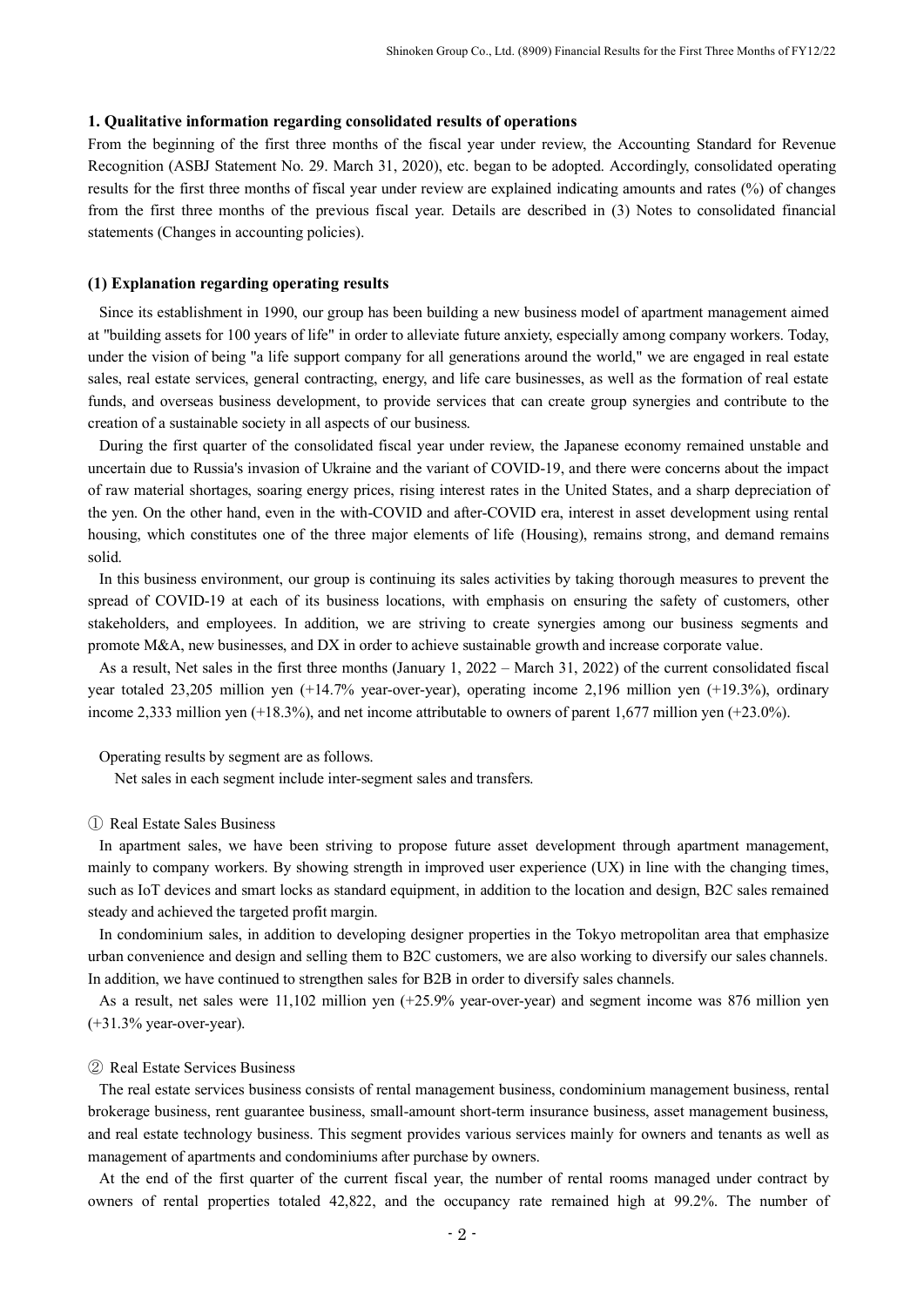condominium rooms managed totaled 7,495, and we are striving to maintain and enhance the asset value of properties and improve services for management associations. In addition to the number of rental units and condominium units managed, the number of rent guarantee and insurance also increased steadily.

In addition, the development of Trust DX was promoted in preparation for the full-fledged computerization of real estate sales contracts under the revised Building Lots and Buildings Transaction Business Law to be enforced in May 2022.

As a result, net sales were 6,027 million yen (+13.3% year-over-year) and segment income was 1,160 million yen  $(+27.1\%$  year-over-year).

#### ③ General Contractor Business

OGAWA Construction Co., Ltd. is a general contractor founded in 1909, and with its more than 110 years of history, technology, trust, and track record, the company not only receives repeat orders from existing clients but also conducts sales activities to a wide range of clients. In addition, the company has been accumulating new orders, including projects completing in the next fiscal year (2023) and beyond, and has also made progress with contracted work for orders already received. Meanwhile, we are striving to reduce the effect of rising material prices by adequately managing sales costs.

As a result, net sales were 5,694 million yen (-1.6% year-over-year), and segment income was 463 million yen (+2.7% year-over-year).

#### ④ Energy Business

The energy business consists of two businesses, LPG retail and power retail, and its strength lies in the convenience of contracting when moving in, and reasonable pricing. The number of contracts at the end of the first quarter under review was 42,619 for LPG retail and 26,530 for power retail, reflecting a steady increase in the number of units supplied as the number of rooms management increased and appropriate cost control was implemented.

As a result, net sales were 1,073 million yen (+18.0% year-over-year) and segment income was 262 million yen (+9.3% year-over-year).

#### ⑤ Life Care Business

The life care business includes the serviced senior housing business, day-care service business, home-visit care business, in-home care support business, dementia care facility (group home) business, and small-scale multifunctional in-home care business, as well as the after-school day care service business for children with disabilities, mainly owning and operating these facilities. In response to the increasing number of single elderly people in urban areas and the current situation in which screening for moving into rental properties is difficult, we have received favorable reviews for our original service, "Rental Housing with Reliable Support for the Elderly (Ju-life Plan, Good Design Award)," which allows elderly people to move in at a reasonable price and includes support services such as remote monitoring and emergency response services. The service has been well received. We have maintained high occupancy rates at each facility by continuously improving and enhancing facilities and service quality according to the required level of care. Although costs temporarily increased due to elderly care workers coming from Indonesia, it makes a large contribution to resolving the chronic workforce shortage in the elderly care business.

As a result, net sales were 440 million yen (+4.2% year-over-year) and segment income was 50 million yen (-20.8% year-over-year).

# ⑥ Other

In the overseas business, in Indonesia, we have developed the "Sakura Terrace Series" of serviced apartments in the central part of the capital city Jakarta, using an integrated system from development to construction and operation. Two buildings are operating, and preparations are made for the completion and start of operation of the third building. In addition, we are making progress in the REIT and fund business in Indonesia by advancing specific negotiations with the relevant agencies, as the travel restrictions are gradually being removed.

In Shanghai, we are engaged in the real estate leasing brokerage business, mainly as a service for Japanese expatriates.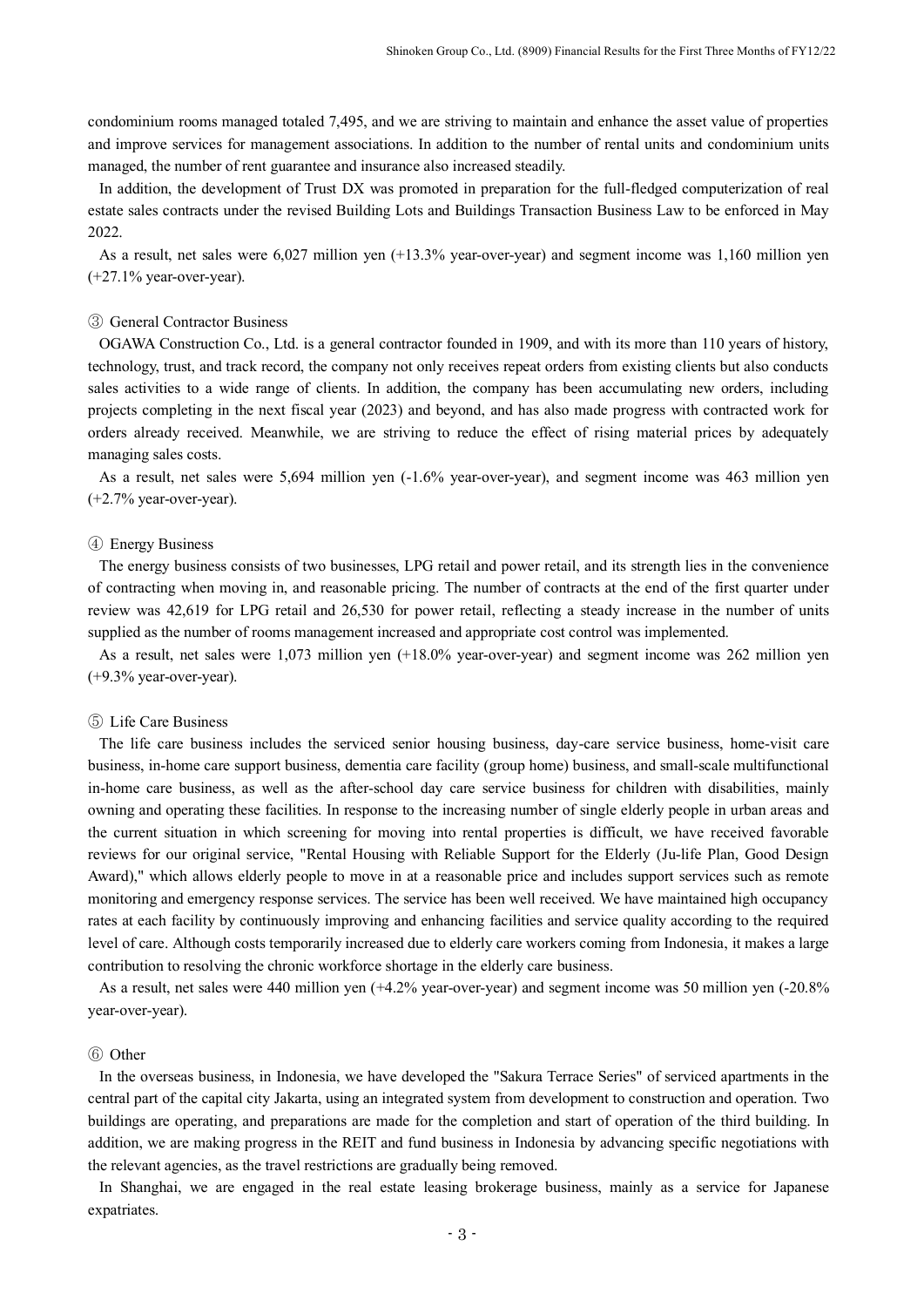As a result, net sales amounted to 38 million yen (-33.5% year-over-year) and segment income was 8 million yen (-67.4% year-over-year).

# **(2) Explanation regarding financial position**

Total assets at the end of the first quarter of the current fiscal year decreased 2,653 million yen from the end of the previous fiscal year to 96,356 million yen. This was mainly due to a decrease of 6,386 million yen in cash and deposits, despite increases of 1,448 million yen in real estate for sale, 873 million yen in notes receivable, accounts receivable from completed construction and contract assets, and 555 million yen in costs on real estate business.

Liabilities decreased 2,556 million yen from the end of the previous fiscal year to 51,133 million yen. This was mainly due to decreases of 1,833 million yen in short-term borrowings, 986 million yen in income taxes payable and 510 million yen in accounts payable for construction contracts, despite an increase of 1,416 million yen in long-term borrowings.

Net assets decreased 96 million yen from the end of the previous consolidated fiscal year to 45,223 million yen. This was mainly due to a 564 million yen increase in treasury shares from share buybacks, etc., despite a 415 million yen increase in retained earnings due to the posting of net income attributable to owners of parent.

## **(3) Explanation regarding consolidated earnings forecasts and other forward-looking statements**

\* The earnings forecast is made based on information available at the time of publication of this document. Actual sales and profits may differ from the forecast results due to various factors.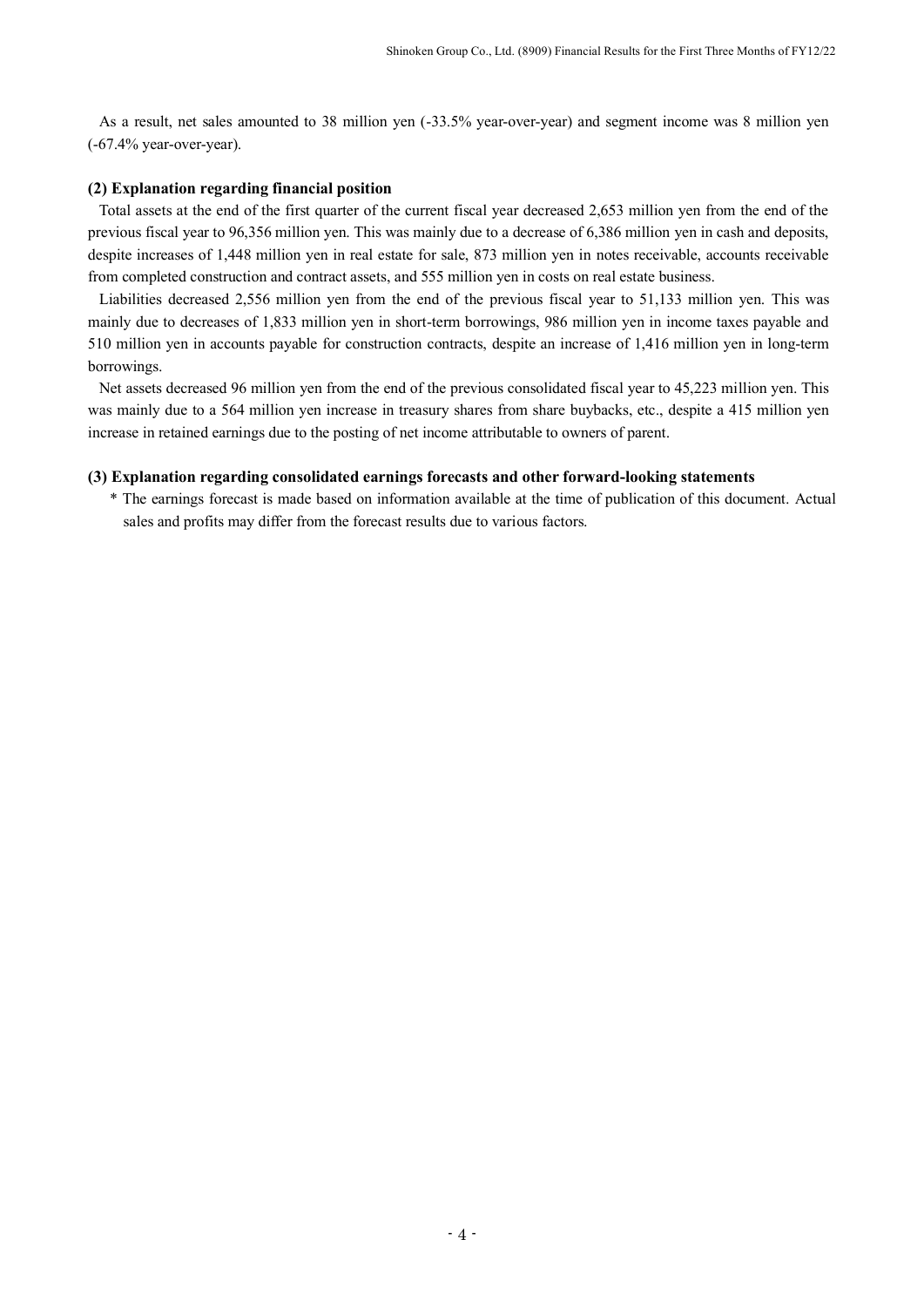# **2. Consolidated financial statements**

# **(1) Consolidated quarterly balance sheets**

|                                                                                             |                     | (Rounded down to the nearest thousand yen) |
|---------------------------------------------------------------------------------------------|---------------------|--------------------------------------------|
| Items                                                                                       | As of Dec. 31, 2021 | As of Mar. 31, 2022                        |
| <b>Assets</b>                                                                               |                     |                                            |
| I Current assets                                                                            |                     |                                            |
| 1. Cash and deposits                                                                        | 40,485,693          | 34,098,862                                 |
| 2. Real estate operation accounts receivable                                                | 841,874             | 1,069,410                                  |
| 3. Notes receivable, accounts receivable from<br>completed construction                     | 5,738,171           |                                            |
| 4. Notes receivable, accounts receivable from<br>completed construction and contract assets |                     | 6,612,090                                  |
| 5. Real estate for sale                                                                     | 30,463,703          | 31,911,906                                 |
| 6. Costs on real estate business                                                            | 3,092,363           | 3,647,934                                  |
| 7. Other inventories                                                                        | 10,399              | 11,819                                     |
| 8. Others                                                                                   | 3,621,839           | 3,765,814                                  |
| 9. Allowance for doubtful accounts                                                          | (92, 144)           | (95,707)                                   |
| Total current assets                                                                        | 84,161,900          | 81,022,130                                 |
| II Fixed assets                                                                             |                     |                                            |
| 1. Tangible fixed assets                                                                    | 8,492,424           | 8,490,552                                  |
| 2. Intangible assets                                                                        |                     |                                            |
| $(1)$ Goodwill                                                                              | 841,145             | 808,341                                    |
| $(2)$ Others                                                                                | 307,286             | 362,269                                    |
| Total intangible assets                                                                     | 1,148,431           | 1,170,611                                  |
| 3. Investments and other assets                                                             | 5,207,330           | 5,673,258                                  |
| Total fixed assets                                                                          | 14,848,186          | 15,334,422                                 |
| Total assets                                                                                | 99,010,087          | 96,356,553                                 |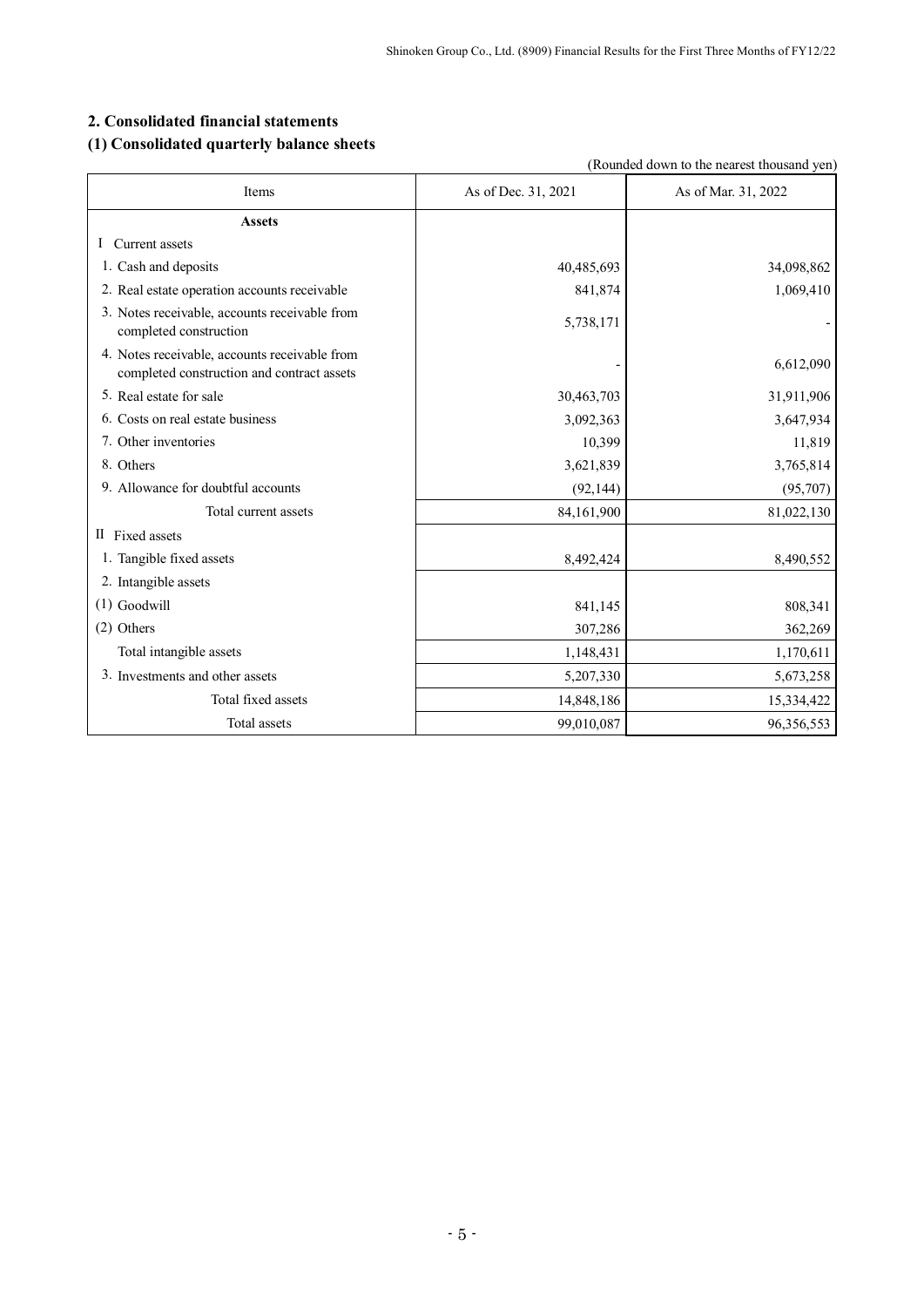| Items                                                    | As of Dec. 31, 2021 | As of Mar. 31, 2022 |  |
|----------------------------------------------------------|---------------------|---------------------|--|
| <b>Liabilities</b>                                       |                     |                     |  |
| I Current liabilities                                    |                     |                     |  |
| 1. Real estate operation unpaid accounts                 | 4,552,145           | 4,218,841           |  |
| 2. Accounts payable for construction contracts           | 4,073,838           | 3,563,234           |  |
| 3. Corporate bonds due within one year                   | 584,000             | 569,000             |  |
| 4. Short-term borrowings                                 | 16,045,545          | 14,212,071          |  |
| 5. Income taxes payable                                  | 1,777,622           | 791,313             |  |
| 6. Others                                                | 6,350,876           | 6,149,412           |  |
| Total current liabilities                                | 33,384,027          | 29,503,874          |  |
| II Long-term liabilities                                 |                     |                     |  |
| 1. Corporate bonds                                       | 1,022,000           | 875,000             |  |
| 2. Long-term borrowings                                  | 18,266,674          | 19,683,126          |  |
| 3. Provision for share-based remuneration                | 37,975              | 37,831              |  |
| 4. Others                                                | 979,323             | 1,033,444           |  |
| Total long-term liabilities                              | 20,305,972          | 21,629,402          |  |
| <b>Total liabilities</b>                                 | 53,690,000          | 51,133,276          |  |
| Net assets                                               |                     |                     |  |
| I Shareholders' equity                                   |                     |                     |  |
| 1. Share capital                                         | 1,094,830           | 1,094,830           |  |
| 2. Capital surplus                                       | 761,312             | 793,209             |  |
| 3. Retained earnings                                     | 45,256,567          | 45,671,974          |  |
| 4. Treasury stock                                        | (1,869,796)         | (2, 434, 167)       |  |
| Total shareholders' equity                               | 45,242,913          | 45,125,847          |  |
| II Accumulated other comprehensive income                |                     |                     |  |
| 1. Valuation difference on available-for-sale securities | 66,858              | 64,164              |  |
| 2. Foreign currency translation adjustments              | (36, 491)           | (16,951)            |  |
| Total accumulated other comprehensive income             | 30,366              | 47,213              |  |
| III Stock acquisition rights                             | 2,163               | 2,163               |  |
| IV Non-controlling interests                             | 44,644              | 48,053              |  |
| Total net assets                                         | 45,320,087          | 45,223,277          |  |
| Total liabilities and net assets                         | 99,010,087          | 96,356,553          |  |

(Amounts are rounded down to the nearest thousand yen)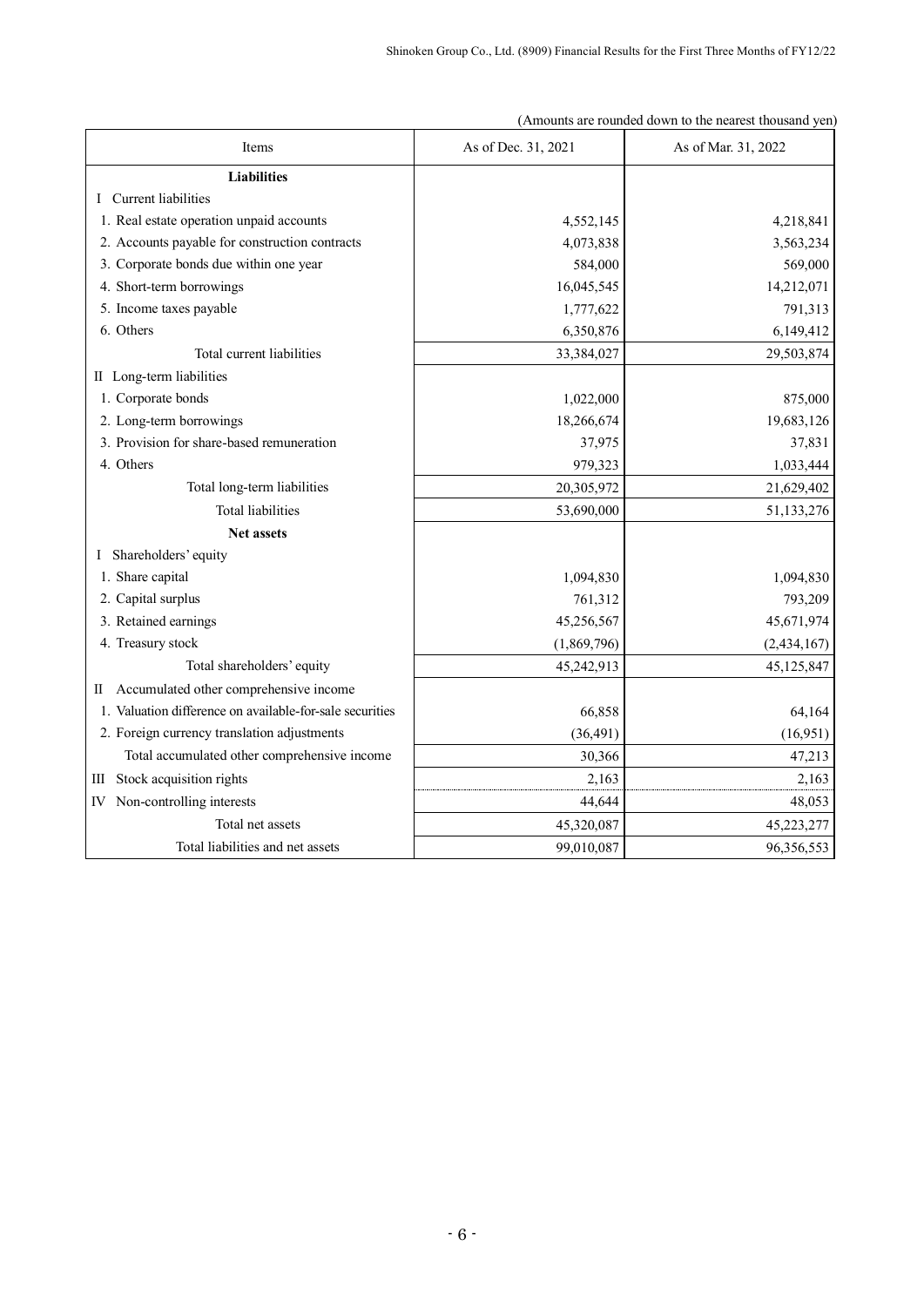# **(2) Consolidated quarterly statements of income and consolidated quarterly statements of comprehensive income**

|                                                                     | (Amounts are rounded down to the nearest thousand yen) |                              |  |  |  |  |
|---------------------------------------------------------------------|--------------------------------------------------------|------------------------------|--|--|--|--|
| Items                                                               | Jan. 1, 2021 - Mar. 31, 2021                           | Jan. 1, 2022 - Mar. 31, 2022 |  |  |  |  |
| I Revenues                                                          | 20,223,844                                             | 23,205,301                   |  |  |  |  |
| II Cost of revenues                                                 | 15,945,889                                             | 18,444,311                   |  |  |  |  |
| Gross profit                                                        | 4,277,955                                              | 4,760,990                    |  |  |  |  |
| III SG&A expenses                                                   | 2,438,159                                              | 2,564,862                    |  |  |  |  |
| Operating income                                                    | 1,839,795                                              | 2,196,127                    |  |  |  |  |
| IV Non-operating income                                             |                                                        |                              |  |  |  |  |
| 1. Share of profit of entities accounted for using equity<br>method | 15,180                                                 | 115,612                      |  |  |  |  |
| 2. Foreign exchange gains                                           | 182,873                                                | 169,289                      |  |  |  |  |
| 3.Others                                                            | 59,788                                                 | 63,074                       |  |  |  |  |
| Total non-operating income                                          | 257,842                                                | 347,975                      |  |  |  |  |
| V Non-operating expenses                                            |                                                        |                              |  |  |  |  |
| 1. Interest expenses                                                | 87,929                                                 | 96,020                       |  |  |  |  |
| 2. Commission expenses                                              | 37,222                                                 | 63,824                       |  |  |  |  |
| 3.Others                                                            | 219                                                    | 50,633                       |  |  |  |  |
| Total non-operating expenses                                        | 125,372                                                | 210,478                      |  |  |  |  |
| Ordinary income                                                     | 1,972,265                                              | 2,333,624                    |  |  |  |  |
| VI Extraordinary income                                             |                                                        |                              |  |  |  |  |
| 1.Subsidy income                                                    |                                                        | 88,723                       |  |  |  |  |
| 2. Gain on reversal of share acquisition rights                     | 38,610                                                 |                              |  |  |  |  |
| Total extraordinary income                                          | 38,610                                                 | 88,723                       |  |  |  |  |
| Net income before income taxes                                      | 2,010,875                                              | 2,422,347                    |  |  |  |  |
| Income taxes – current                                              | 608,958                                                | 726,676                      |  |  |  |  |
| Income taxes - deferred                                             | 39,685                                                 | 15,350                       |  |  |  |  |
| Income taxes                                                        | 648,643                                                | 742,027                      |  |  |  |  |
| Net income                                                          | 1,362,231                                              | 1,680,320                    |  |  |  |  |
| Net income attributable to non-controlling interests                | (1, 124)                                               | 2,531                        |  |  |  |  |
| Net income attributable to owners of parent                         | 1,363,356                                              | 1,677,789                    |  |  |  |  |

# **Consolidated quarterly statements of income**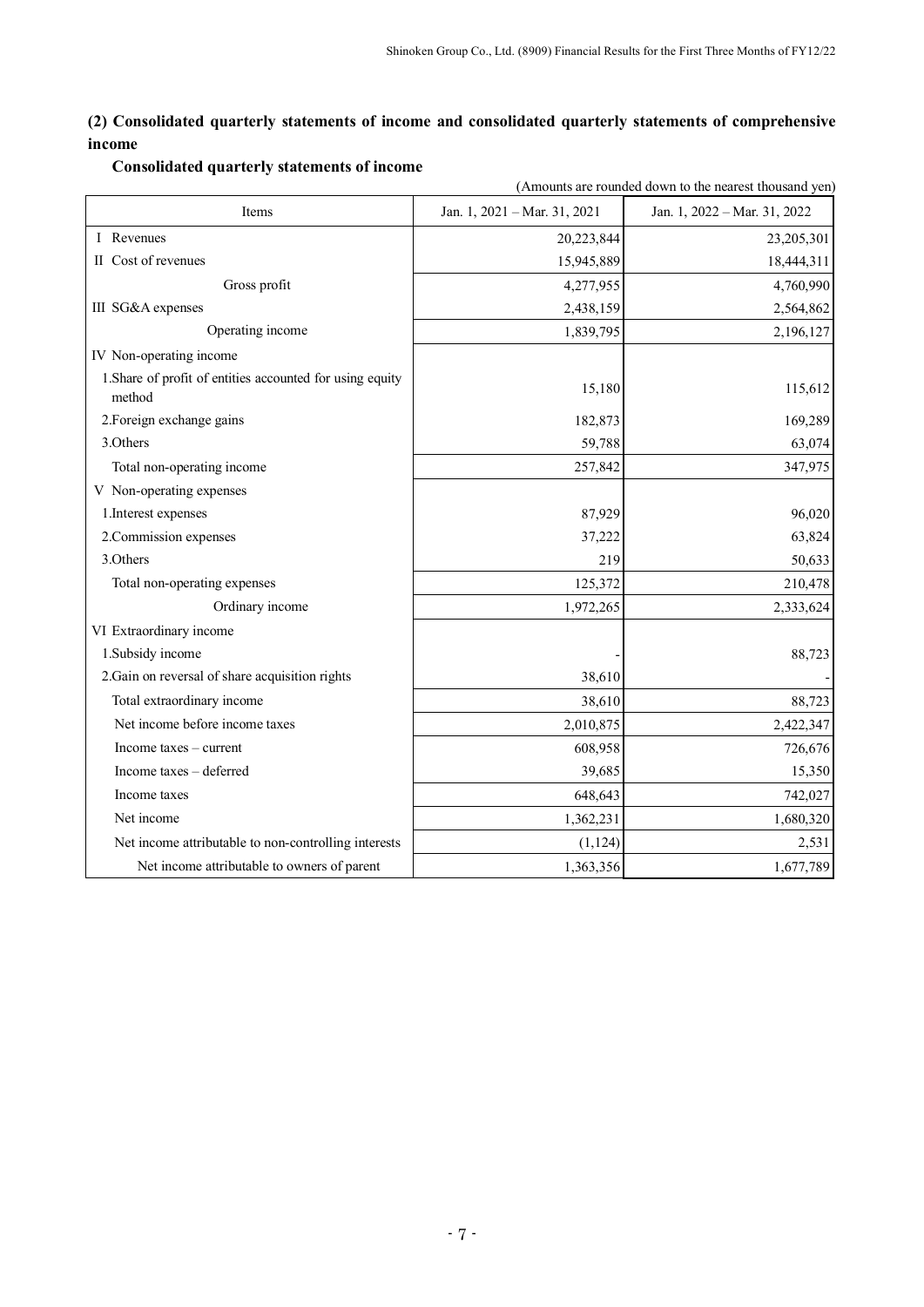# **Consolidated quarterly statements of comprehensive income**

(Amounts are rounded down to the nearest thousand yen)

| Items                                                    | Jan. 1, $2021 - \text{Mar. } 31, 2021$ | Jan. 1, 2022 - Mar. 31, 2022 |  |  |
|----------------------------------------------------------|----------------------------------------|------------------------------|--|--|
| Net income                                               | 1,362,231                              | 1,680,320                    |  |  |
| II Other comprehensive income                            |                                        |                              |  |  |
| 1. Valuation difference on available-for-sale securities | 35,950                                 | (2,693)                      |  |  |
| 2. Foreign currency translation adjustment               | 7,874                                  | 19,540                       |  |  |
| Total other comprehensive income                         | 43,825                                 | 16,846                       |  |  |
| III Comprehensive income                                 | 1,406,056                              | 1,697,167                    |  |  |
| <b>Breakdown</b>                                         |                                        |                              |  |  |
| 1. Comprehensive income attributable to                  | 1,405,956                              | 1,698,048                    |  |  |
| owners of parent                                         |                                        |                              |  |  |
| 2. Comprehensive income attributable to                  | 100                                    | (880)                        |  |  |
| non-controlling interests                                |                                        |                              |  |  |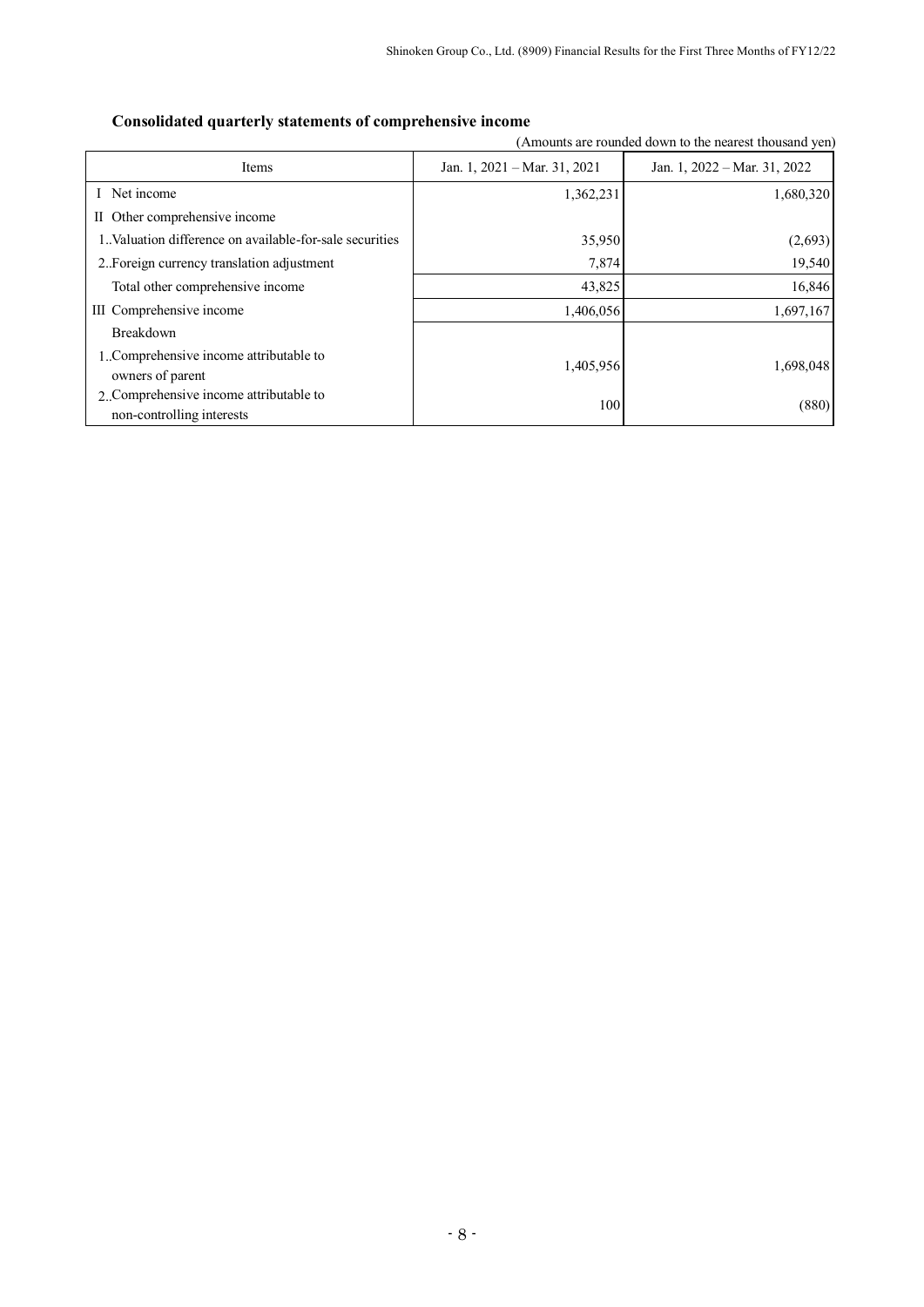#### **(3) Notes to consolidated financial statements**

#### **(Notes on going concern assumption)**

Not applicable

## **(Notes in the case of material changes in shareholders' equity)**

Not applicable

#### **(Changes in accounting policies)**

#### (Application of Accounting Standard for Revenue Recognition, etc.)

Our group has adopted the "Accounting Standard for Revenue Recognition" (ASBJ Statement No. 29, March 31, 2020) and others from the beginning of the first quarter of the current fiscal year, and recognizes revenue at the amount expected to be received in exchange for the promised goods or services when control of the promised goods or services has been transferred to the customer.

As a result, in the general contractor business, the percentage-of-completion method was previously applied to construction contracts for which the outcome of the construction activity is deemed certain during the course of the activity, and the completed-contract method was applied to other construction contracts. Our group has changed its method of accounting for the recognition of revenue based on the percentage of completion of performance obligations. The percentage-of-completion method is calculated as the ratio of the cost incurred to the estimated total cost (input method). For construction contracts with a very short period of time from the start date to the point when the performance obligation is expected to be fully satisfied, an alternative treatment is applied and revenue is recognized when the performance obligation is fully satisfied, instead of recognizing revenue based on the percentage of completion.

In addition, in the real estate service business, our group previously recognized revenue at the point of inception of the contract, but changed its method of recognizing revenue to when performance obligations are satisfied for contracts.

Our group has followed the transitional treatment stipulated in the proviso of Paragraph 84 of the Accounting Standard for Revenue Recognition, and the cumulative effect of retrospective application of the new accounting policy prior to the beginning of the first quarter of the current fiscal year has been included in retained earnings at the beginning of the first quarter of the current fiscal year. The cumulative effect of retrospectively applying the new accounting policy prior to the beginning of the first quarter of the current fiscal year is added to or subtracted from retained earnings at the beginning of the first quarter of the current fiscal year, and the new accounting policy is applied from the beginning balance of the current fiscal year. However, the new accounting policy was not applied retrospectively to contracts for which almost all revenue amounts were recognized in accordance with the previous treatment prior to the beginning of the first quarter of the current fiscal year, in accordance with the method prescribed in Paragraph 86 of the Accounting Standard for Revenue Recognition. In addition, our group has applied the method prescribed in paragraph 86 and paragraph (1) of the Accounting Standard for Revenue Recognition to account for contract modifications made prior to the beginning of the first quarter of the current fiscal year based on the contract terms after reflecting all contract modifications, and the cumulative effect of such modifications has been recognized in the The cumulative effect of these changes was added to or subtracted from retained earnings at the beginning of the first quarter of the current consolidated fiscal year.

As a result, net sales decreased 153,791 thousand yen, and cost of sales decreased 46,259 thousand yen, and gross profit, operating income, ordinary income, and income before income taxes and minority interests each decreased 107,531 thousand yen in the first quarter of the current fiscal year. In addition, retained earnings at the beginning of the period decreased by 565,060 thousand yen.

Due to the application of the Accounting Standard for Revenue Recognition, "Notes receivable, accounts receivable from completed construction contracts," which was included in "Current assets" in the consolidated balance sheet in the previous consolidated fiscal year, is included in "Notes receivable, accounts receivable from completed construction contracts and contract assets" from the current consolidated first quarter.

In accordance with the transitional treatment prescribed in Paragraph 89-2 of the Accounting Standard for Revenue Recognition, no reclassification has been made to conform to the new presentation for the previous fiscal year.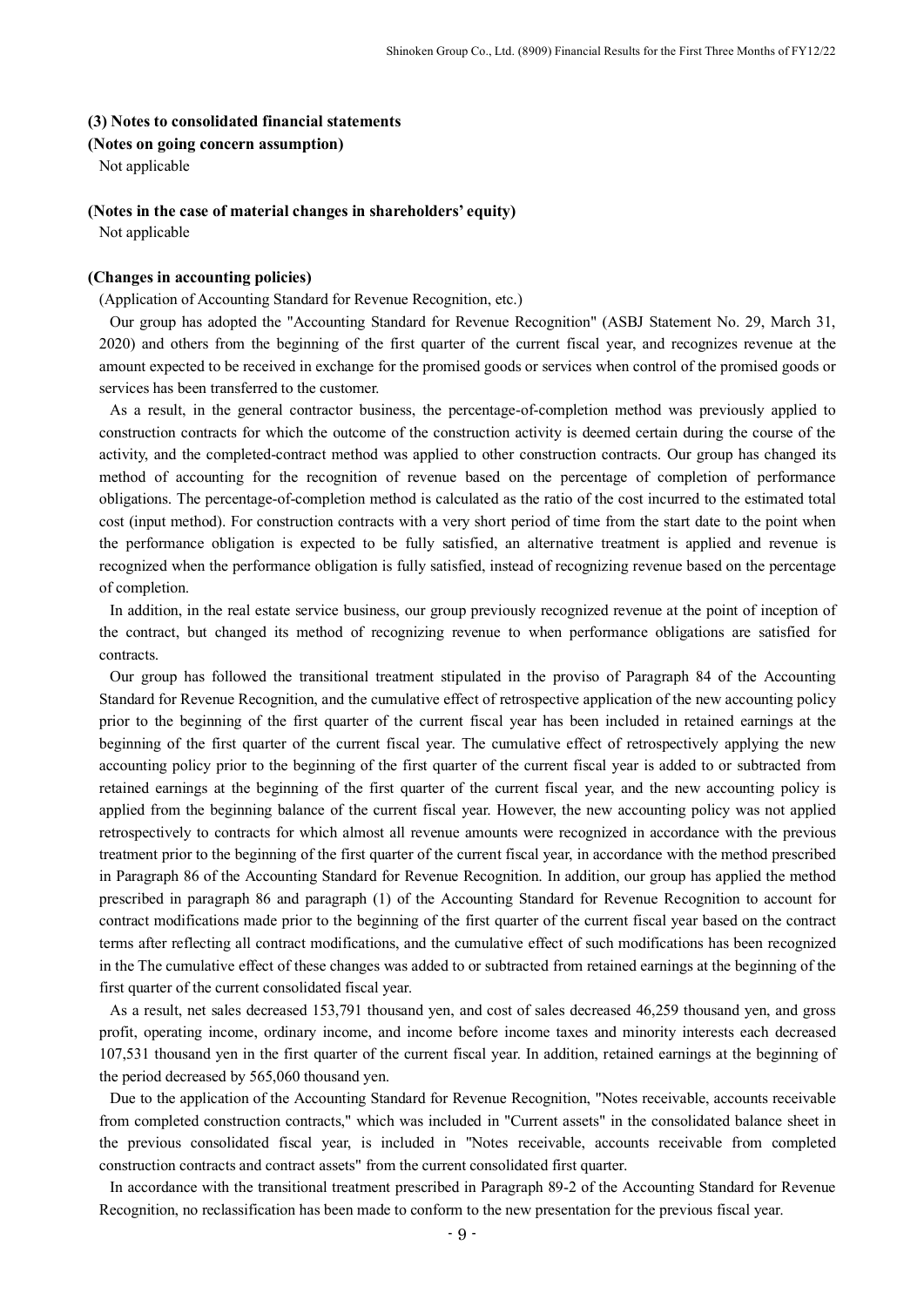Furthermore, in accordance with the transitional treatment prescribed in Paragraph 28-15 of the "Accounting Standard for Quarterly Financial Reporting" (ASBJ Statement No. 12, March 31, 2020), our group has not presented disaggregated information on revenue from contracts with customers for the three months ended March 31, 2021.

(Application of Accounting Standard for Fair Value Measurement, etc.)

The "Accounting Standard for Calculation of Fair Value" (ASBJ Statement No. 30, July 4, 2019) and others are applied from the beginning of the first quarter of the current fiscal year, in accordance with the transitional treatment stipulated in paragraph 19 of the Accounting Standard for Fair Value Calculation and paragraph 44-2 of the Accounting Standard for Financial Instruments (ASBJ Statement No. 10, July 4, 2019). Our group has decided to apply the new accounting policies prescribed by the Accounting Standard for Fair Value Calculation prospectively. There are no impacts of this change on the quarterly consolidated financial statements.

# **(Change in display method)**

# (Consolidated quarterly balance sheets)

Land (12,217,963 thousand yen in the previous consolidated fiscal year), which was included in "Costs on real estate business" in the previous consolidated fiscal year, is included in "Real estate for sale" from the current consolidated fiscal year due to a review of presentation items, and the consolidated balance sheet as of the end of 2021 has been reclassified.

This change was made to more appropriately present the actual status of land held as inventory assets by reviewing the presentation items of land held as inventory assets, following the policy to strengthen land purchases as a sponsor of Sinoken REIT Investment Corporation in order to provide a stable supply of properties.